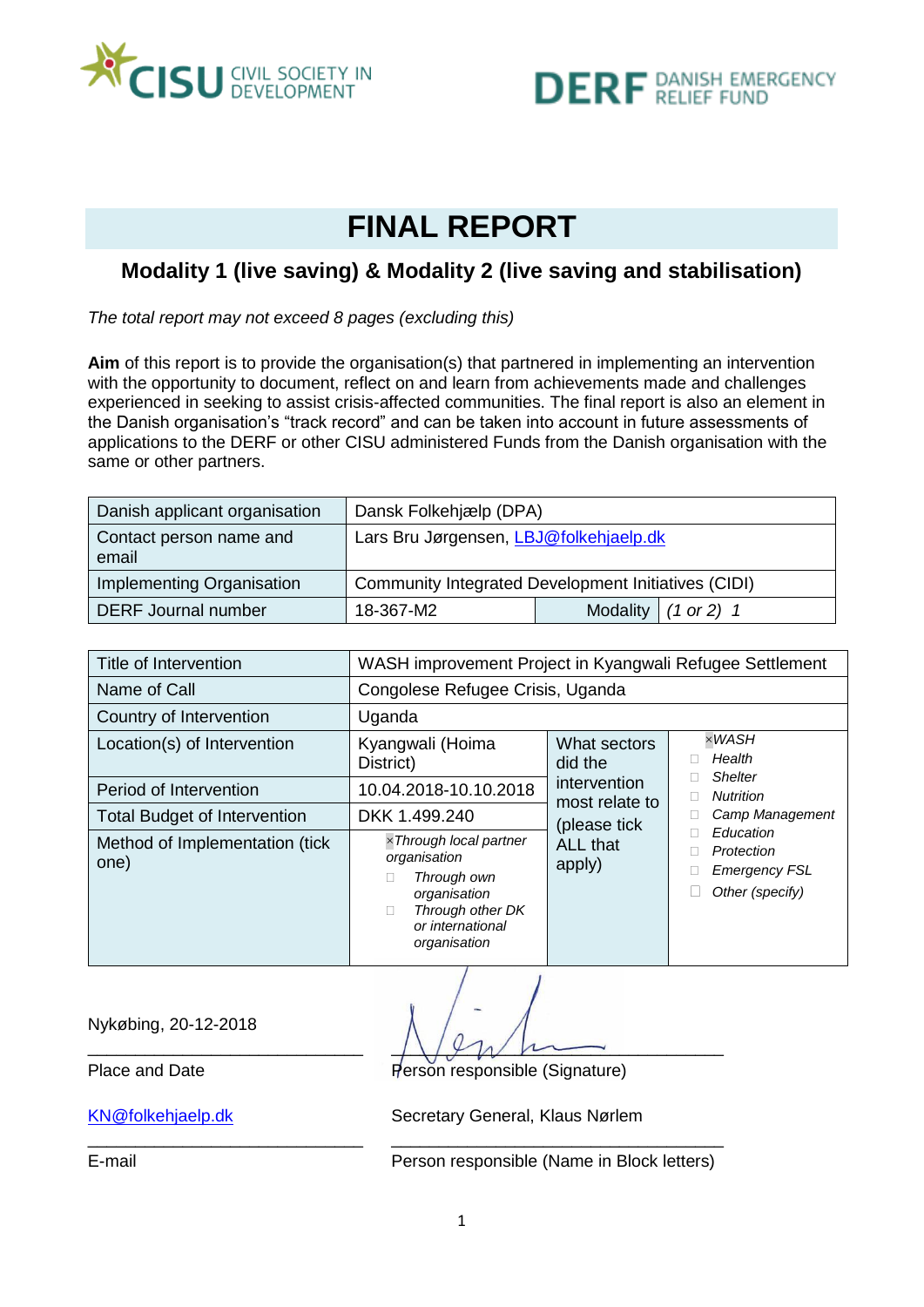#### **1. Objectives and results achieved**

1.1 Describe the results achieved compared to planned objectives and outputs. How have you succeeded to contribute to live saving and protection, and (for modality 2) stabilization of the crisis affected communities / population.

The WASH Improvement project in Kyangwali Refugee Settlement aimed at reducing the prevalence of Cholera by improving Water, Sanitation and Hygiene Conditions in the Kyangwali Refugee Settlement in Hoima District by August 2018. The project contributed significantly to the reduction of the prevalence of Cholera in the settlement particularly in Kavule Village of the settlement with no new cases reported by the end of the project period.

Specifically, the project aimed at improving timely access to safe water supply, promote sanitation and hygiene behaviours and reduce hygiene related diseases. The provision of household latrines and bath shelters to 450 households and sensitisation of the communities on good hygiene practices contributed to good sanitation practices which reduced the occurrence of diarrheal diseases which had been exacerbated by open defecation due to lack of toilets. The provision of water to 13,882 individuals met their safe water needs further reducing the occurrence of water related diseases during the period time. The communities understanding of water safety aspects along the continuum from the water sources, collection and storage were key in improving hygiene practices. This was augmented by the provision of 4 water harvesting tanks that improved storage in the community.

There has been improved community led total approach to sanitation with communities complimenting the provided toilet materials with locally available materials to construct latrines on their own which was not the case before the start of the project. There has been pressure within the community members for improved sanitation practices.

The provision of Hygiene Kits that included Pangas. Spades, Hoes, Knives, Basins Jerricans, Soap to 1500 households availing them the critical tools for use complimented the hygiene promotion messages. 3000 school going girls were able to access Menstrual Hygiene management kits and were trained in menstrual hygiene management and there was reported improved attendance as echoed by one of the Head Teachers in Kavule," *The Provision of the Sanitary pads is timely because we are nearing our Mid-Term exams and we always struggle to keep all the girls coming due their monthly periods. However, this time round our girls have been able to stay since they have what to use*."

The project also focused specifically on reducing vulnerabilities and strengthening coping mechanisms and peaceful co-existence among refugee and host populations. The project worked with the leadership of both host communities and the Refugee welfare councils from project design, beneficiary identification and throughout the social mobilisation actions during the project period which enabled mapping out and utilisation of the local capacities There was specific focus on sensitisations and trainings on Sexual Gender based Violence, Peaceful Co-existence that catered for both the refugees and host communities.

The trainings on rights, entitlements and responsibilities contributed to the empowerment of the communities and natural rise up of peace champions within both communities reducing tensions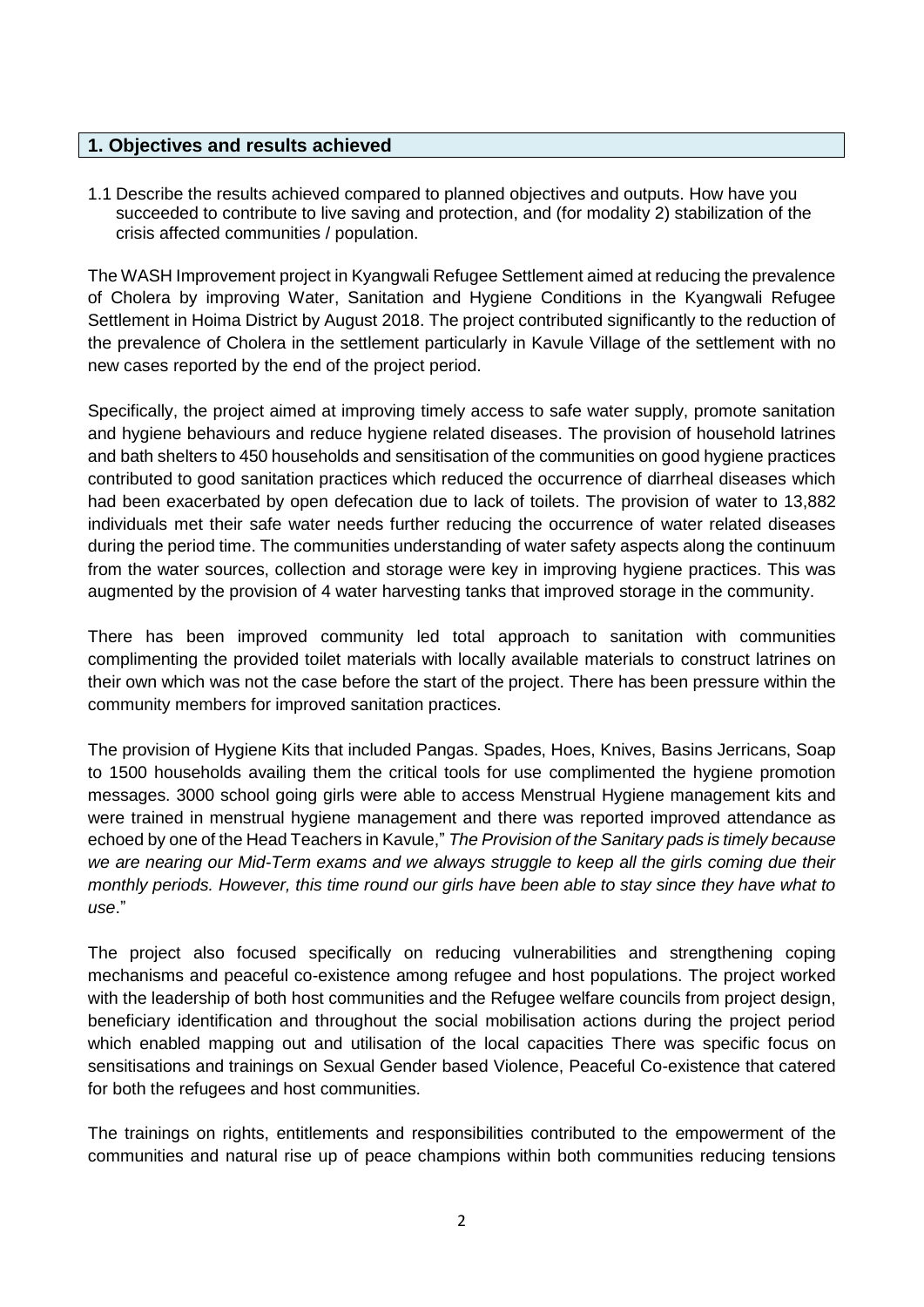among both communities. The varied tribal differences and the tensions there in made the peaceful co –existence trainings very relevant.

The host communities were also provided with 2 latrines at the community hall and near the reception centre. The provision of timely information and availability of complaints and feedback mechanism improved the coping mechanisms of the communities. This was further strengthened by coordination and working with partners to address the protection issues affecting the communities resulting in up to 70% of the population indicating that the project has strengthened their capacities and given them bigger capabilities to cope positively.

Overall there has been a significant improvement in access to water by up to 71% by the targeted community in Kavule having access to improved access accessing drinking water in accordance with the sphere standards. There has been a general improvement in knowledge and practices with many households practising hand washing at the critical times, safe excreta disposal, back yard cleaning, safe water storage and general good hygiene and sanitation practices.

#### 1.2 Describe the target groups reached in the table below

The project targeted extremely vulnerable individuals including female headed, child headed and elderly headed households, foster families and Persons Living with HIV/AIDs and Persons with Disabilities. Despite the fact that all refugees are vulnerable first priority was with the Extremely Vulnerable.

| How many people directly benefitted from this intervention? (actual (a) compared to planned (p)) |                 |       |                |                 |                |                |       |
|--------------------------------------------------------------------------------------------------|-----------------|-------|----------------|-----------------|----------------|----------------|-------|
|                                                                                                  | Female (by age) |       |                |                 | Total          |                |       |
| Type of Activity                                                                                 | Under           | Under | Over           | Over            | <b>Between</b> | <b>Between</b> |       |
|                                                                                                  | 18(p)           | 18(a) | 50             | 50              | 18-50          | 18-50          |       |
|                                                                                                  |                 |       | (p)            | (a)             | (p)            | (a)            |       |
| Provision of General Hygiene<br>and Menstrual Hygiene Kits                                       | 3000            | 3544  | 483            | 554             | 2780           | 3634           | 7732  |
| <b>Psychosocial Support</b>                                                                      |                 |       | $\overline{0}$ | 28              | 25             | 6              | 34    |
| <b>SGBV</b>                                                                                      |                 | 3544  | 483            | 554             | 2780           | 3634           | 7732  |
| <b>Water Supply Provision</b>                                                                    | 3000            | 3544  | 483            | 554             | 2780           | 4888           | 8986  |
| <b>Improved Sanitation Practices</b>                                                             | 3000            | 3544  | 483            | 554             | 2780           | 4888           | 8986  |
| Total:                                                                                           | 3000            | 3544  |                |                 |                |                |       |
| Total adjusted for double<br>counting:                                                           |                 | 3000  | 483            | 554             | 2780           |                | 8966  |
|                                                                                                  |                 |       |                | Male (by age)   |                |                | Total |
|                                                                                                  |                 |       |                |                 |                |                |       |
| Type of Activity                                                                                 | Under           | Under | Over           | Over            | <b>Between</b> | <b>Between</b> |       |
|                                                                                                  | 18(p)           | 18(a) | 50             | 50              | 18-50          | 18-50          |       |
|                                                                                                  |                 |       | (p)            | (a)             | (p)            | (a)            |       |
| Provision of General Hygiene<br>and Menstrual Hygiene Kits                                       | $\overline{0}$  | 660   | 437            | 245             | 2300           | 1363           | 2268  |
| <b>Psychosocial Support</b>                                                                      |                 |       | $\overline{0}$ | 12 <sub>2</sub> | 15             | 11             | 23    |
| <b>SGBV</b>                                                                                      |                 | 660   | 437            | 245             | 2300           | 1363           | 2268  |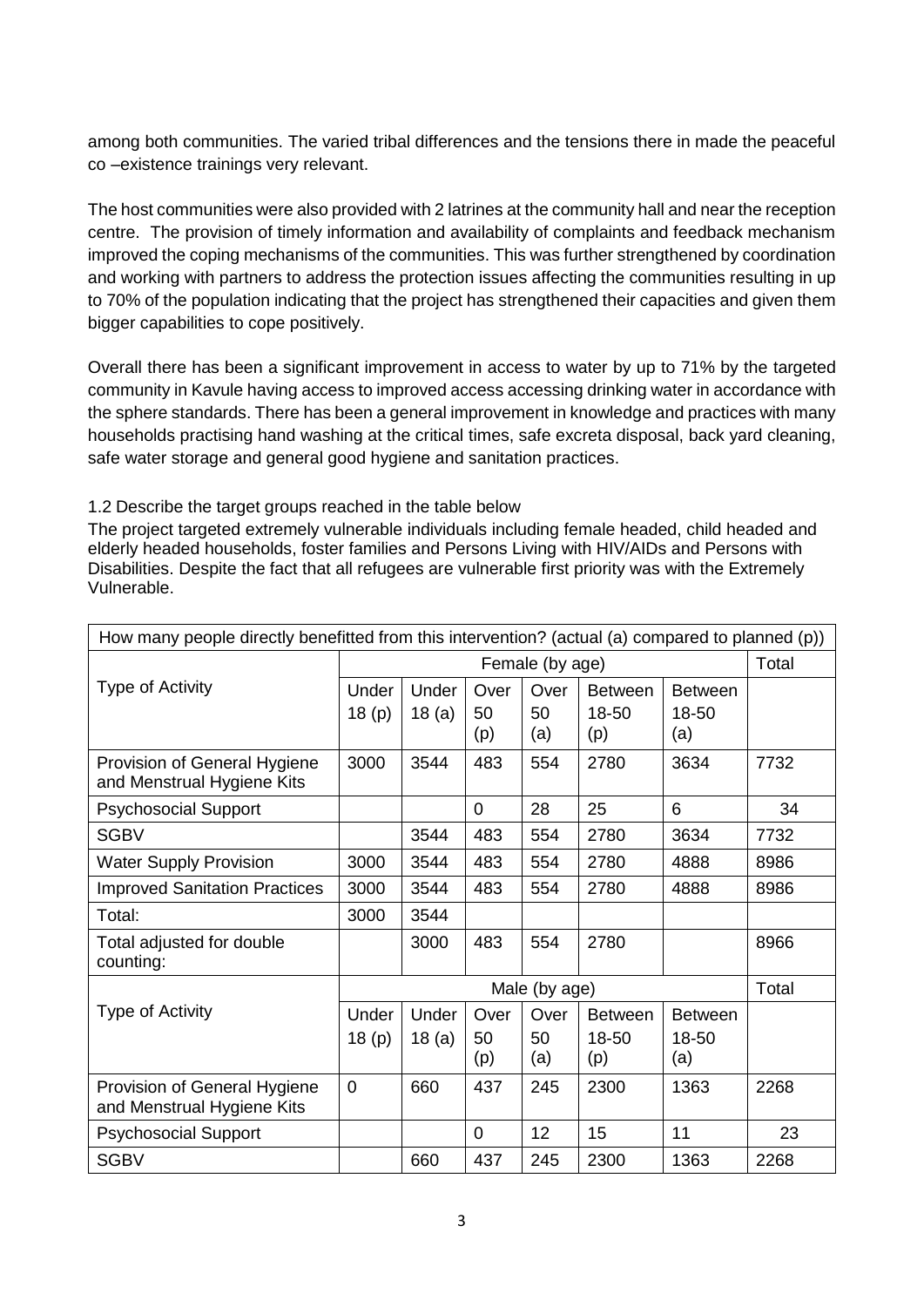| <b>Water Supply Provision</b>          | 660 | 437 | 245 | 2300 | 3991 | 4896 |
|----------------------------------------|-----|-----|-----|------|------|------|
| <b>Improved Sanitation Practices</b>   | 660 | 437 | 245 | 2300 | 3991 | 4896 |
| Total:                                 | 660 | 437 | 257 | 2315 |      |      |
| Total adjusted for double<br>counting: | 660 | 437 | 245 | 2300 | 3991 | 4896 |

1.3 a Describe shortly your calculations above, and reflect on reasons for changes in actual compared to planned targets:

There were variations between the planned and actual numbers because after the Vulnerability assessment in the specific targeted area the numbers varied. Further still due to the coordination with other organisations the numbers reached changed due to additional Non Food Items that were distributed. For instance instead of constructing 200 latrines ,450 latrines were constructed after receiving additional logs for 200 latrines from UNHCR and the quick adoption of the CLTS approach of using local materials. International Organisation of Migration(IOM) supported the project with 50 5lt jerricans which supported the project to reach 1500 household beyond the targeted 1000. The community leaders also agreed on a mode of distribution that helped more household get items like jerricans. There was also a leverage on lower pricing for instance for water tracking which enabled the provisional of additional water up to 1,040,000. The approach of open air campaigns, door to door sensitisations and inclusion of aspects of Peaceful Co-existence and SGBV in other sensitisations including the one for MHM for the schools helped reach more numbers in that aspect.

1.2.b How have you managed to reach the particular vulnerable groups / people you identified in your application of the intervention? If you have conducted a vulnerability assessment as part of the intervention, please do also describe the results of this assessment and how you applied the knowledge in your humanitarian action.

A Vulnerability assessment was conducted to identify the targeted extremely vulnerable individuals and the results informed the beneficiary selection. The results of the assessments indicated that majority of the Refugees in this village were Extremely vulnerable with many of them Elderly and female headed. Despite the fact that foster households had not been identified as a possible vulnerability category, it was realised at the assessment that a certain number of households had taken on the fostering of children that had travelled alone and could not stay alone so despite the average household being estimated at 6 individuals there were households that had an average of 10 individuals. The Vulnerability assessment was critical in the designing of the referral pathways for individuals in need psychosocial support and other health and protection needs as well as varied Persons with Special Needs. The assessment also helped in targeting the particular blocks that had been hit by the cholera outbreak and the hygiene messages and intensity of door to door was increased in these particular blocks.

1.3a Describe shortly how your interventions were appropriate and relevant (CHS1) for the identified target group, including the particular vulnerable groups, as well as the effectiveness and timeliness of your response (CHS2). If you have received any feedback on this from your beneficiaries, please share.

The project was appropriate and relevant in that the communities targeted had episodes of Cholera outbreak and lacked basic water and sanitation facilities. The influx had put a lot of pressure on existing humanitarian actors and so the intervention was timely to combat the cholera out-break that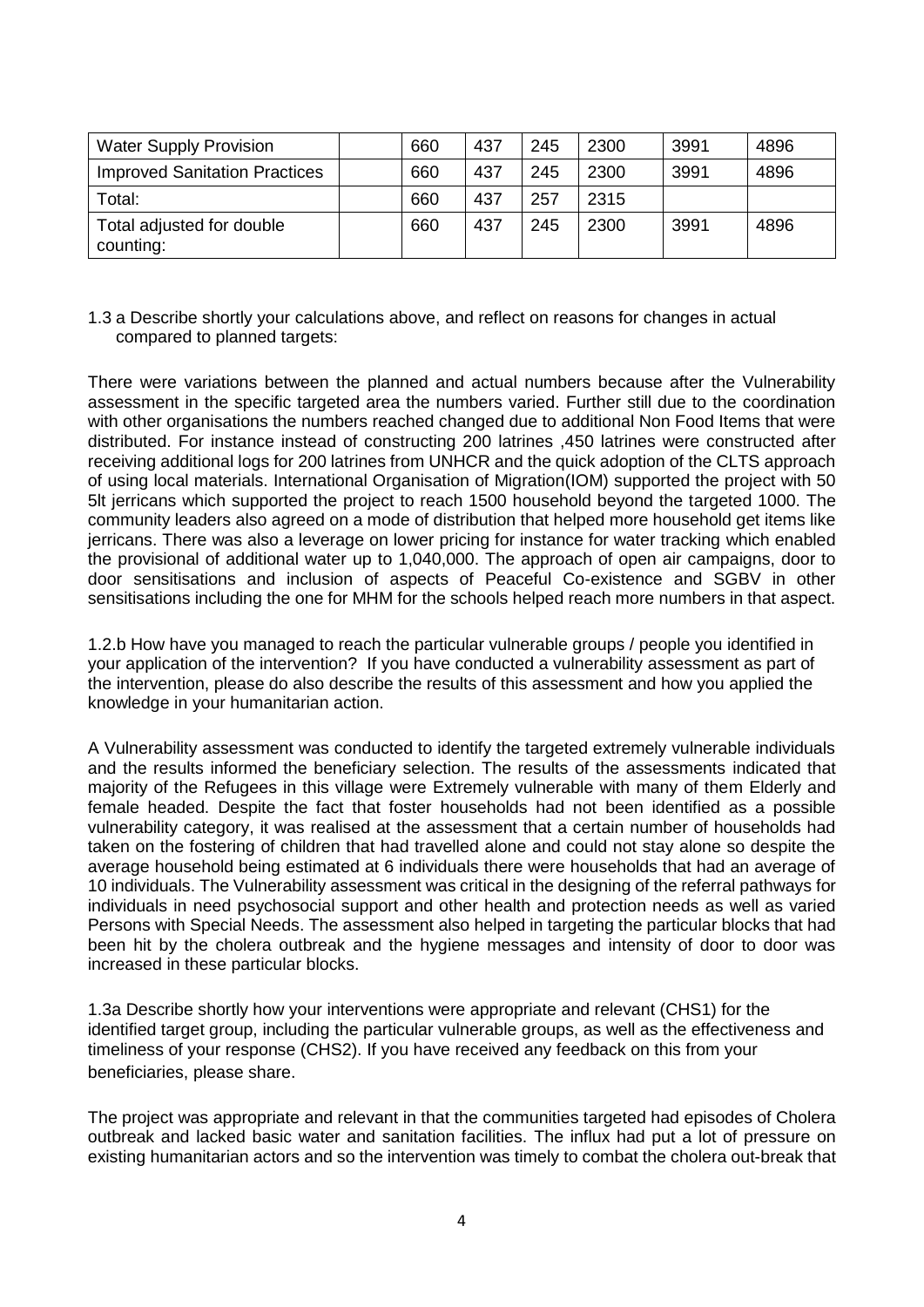was getting to epidemic levels. The project met the WASH needs of the community as they lacked toilet facilities and there was rampant open defecation as people rejected even the few community latrines that were put in place because of their poor hygiene conditions. This was echoed by one of the beneficiaries as follows: "*We received materials in time because other humanitarian agencies were planning to construct communal toilets but CIDI gave us a chance to construct household toilets. Before we were defecating in the bushes around us."*

The local capacities in terms of the local community leadership including the refugee welfare councils, community health volunteers were used in the project which made it possible to communicate Hygiene promotional messages very effectively but also influence some of the project actions. The end line project evaluation indicates that 77% of the households reported that the project was appropriate, relevant and timely. 64.6% of the targeted household reported to have received the latrine construction materials in time. On the other hand, the Office of the Prime Minister had this to say," *The response was timely as this is the period when there was a Cholera outbreak in the settlement and CIDI activities helped in combating the outbreak by promoting sanitation and Hygiene."* The timeliness was best captured by the Health promoters, *"The members of the community were inspired by the speed that CIDI used to respond to their needs and the quality of materials, and others wanted to migrate from other areas to Kavule."*

Timeframe of the Intervention:

How soon after your submission of a funds disbursement request was funding made available to your organisation (in days)? ??DPA?

How soon after receipt of funds were you able to start implementation (in days)? 5

How soon after receipt of funds were beneficiaries in receipt of assistance (in days)? 15

What internal or external factors negatively affected the speed of implementation?

Our Partner CIDI was affected by some of the standardisation processes for instance the delay in the provision of the Hygiene kits was due to the fact the UNHCR was trying create two sets one that would focus on Excavation which would be shared by atleast 20 households and the othey for household items. The partner also had to be requested to conduct activities in Kavule yet they had been allocated Mombasa so they had to start all over again.

Additional comments:

1.4 Describe how your intervention has contributed to strengthen local capacities and to make communities and people more prepared, resilient and less at-risk as a result of your humanitarian action (CHS 3). Include in your description also how you have involved the communities in a participatory way, and ensured communication, participation and feedback (CHS 4).

The project contributed to strengthened local capacities by using knowledge and information from the communities affected from the design and implementation. The project utilised the refugee welfare councils during the initial rapid needs assessment and they participated in the project kick off meetings to influence the implementation strategies.

The refugee welfare councils and Hygiene Promoters were involved in the social mobilisation and sensitisation as well as distribution of the WASH items to the communities The Community health workers who are from the specific communities formed part of the Hygiene promoters and they worked in the specific communities where they could easily communicate with the beneficiaries in their local dialect.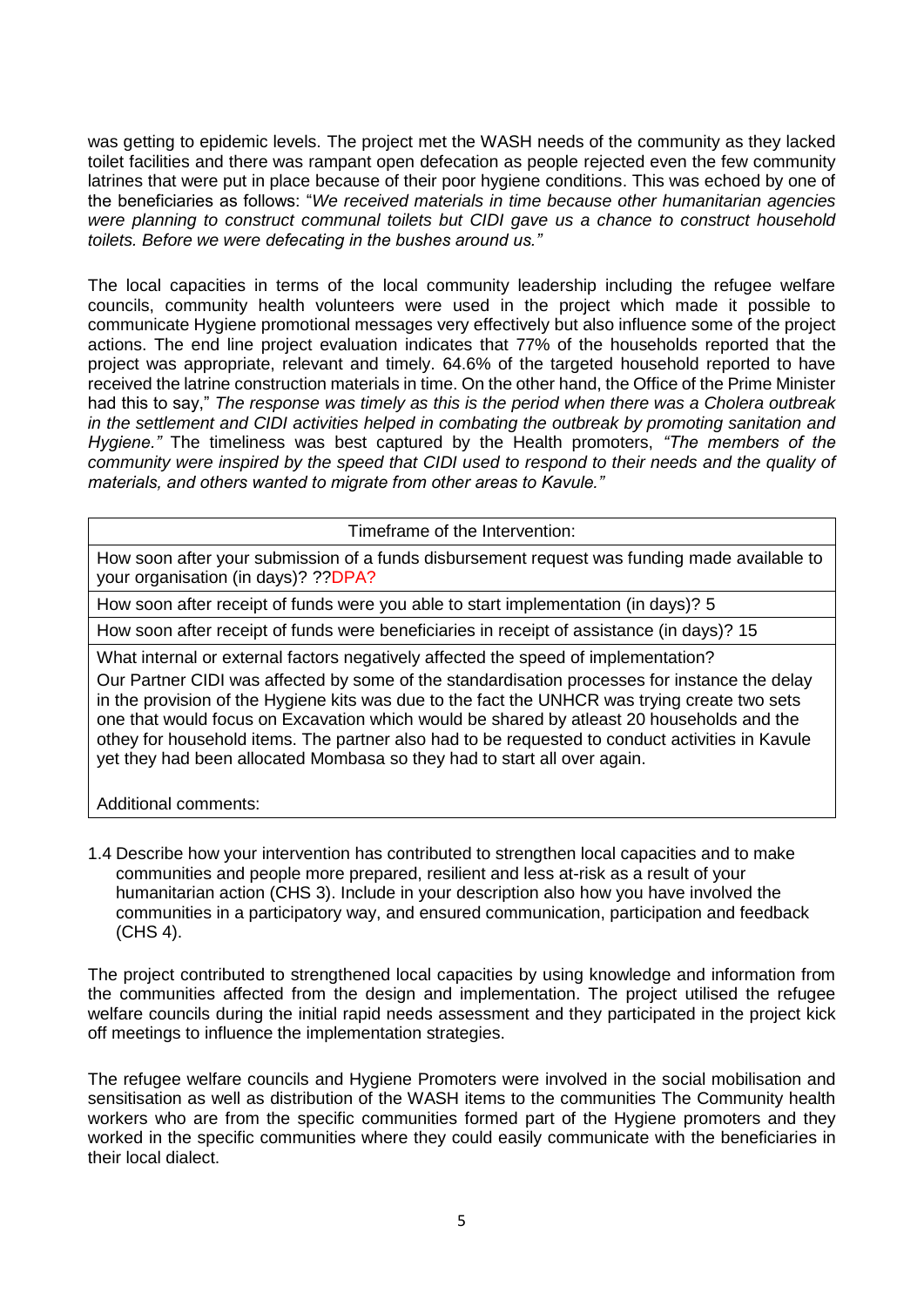The end line evaluation indicates that 92.2% of the people reported that the project made good use of the local skills. The support and information that were given did not affect the communities negatively and were found by at least 84% of the population to be useful in coping more effectively in case of an emergency and were better equipped and prepared. There was mechanism to provide feedback from DPA to CIDI and beneficiaries and vice versa and this helped in the strengthening of communication channels.

The trainings on rights, entitlements and responsibilities have empowered the communities but have also reminded them to work within the confines of the laws of Uganda. The sensitisations on SGBV and Peaceful Co-existence have provided resilience in the communities. The sensitisations strengthened the capacities of the communities and the fact that the Hygiene Promoters are part of the communities provides a resident resource. The WASH items provided like the Tanks and other items of Hygiene Kits can be reused and the fact that they have been linked to other service provider like health actors makes the beneficiaries less vulnerable. There was a well established complaints and feedback mechanism which was made aware to the communities and this guided the implementation of the project.

#### **2. Coordination and risk management**

.

2.1 Describe the coordination bodies that existed and how you participated or collaborated with these contributing to ensure crisis affected communities received coordinated and complementary assistance? Include a short description of the different stakeholders taking part in the humanitarian action. How did your intervention complement that of local and/or national authorities and other humanitarian organisations (CHS 6)?

DPA and other DERF Partners had a loose coordination mechanism in place that helped us link the local partners in a similar arrangement. Its out of such an arrangement that CARE and CIDI were able work together on SGBV sensitisation and one of CARE's SGBV survivor was supported with the WASH and Hygiene items. CIDI was also able to use some of IAS's excavation kits

There is a coordination mechanism under the UN-Cluster system and CIDI participated in the monthly National and weekly Settlement sector coordination meetings chaired by UNHCR and the Office of the Prime Minister. These meetings provided an opportunity for all humanitarian actors to share plans, progress, challenges and lessons learnt for up take by others. The information and knowledge sharing among the partners has provided opportunities for partners to mitigate and manage risks better. Information of the security status and any incident is shared in these meetings.

There were joint needs assessments conducted periodically involving all partners that informed changes in the implementation strategies. This has enabled the beneficiaries receive complimentary support and reduce the gaps in service provision. CIDI was able to collaborate with AVSI and CARE on SGBV sensitisations and support of the SGBV survivors with WASH items. CIDI collaborated with Lutheran World Federation (LWF) on sensitisations on peaceful co-existence. IOM provided hand washing facilities and CIDI provided 50 tarplines for Persons with Special Needs in the IOM area of Maratatu. CIDI partnered with the American Refugee Council to train Village Health Teams and Hygiene promoters on composite WASH practices and behaviour change. At the national level just like other actors CIDI contributed to the Comprehensive Refugee Framework under the Office of the Prime Minister. This has created sustainable interventions by the humanitarian actors where consolidation of efforts is possible. This was echoed by one of the partners; *"There have been cases*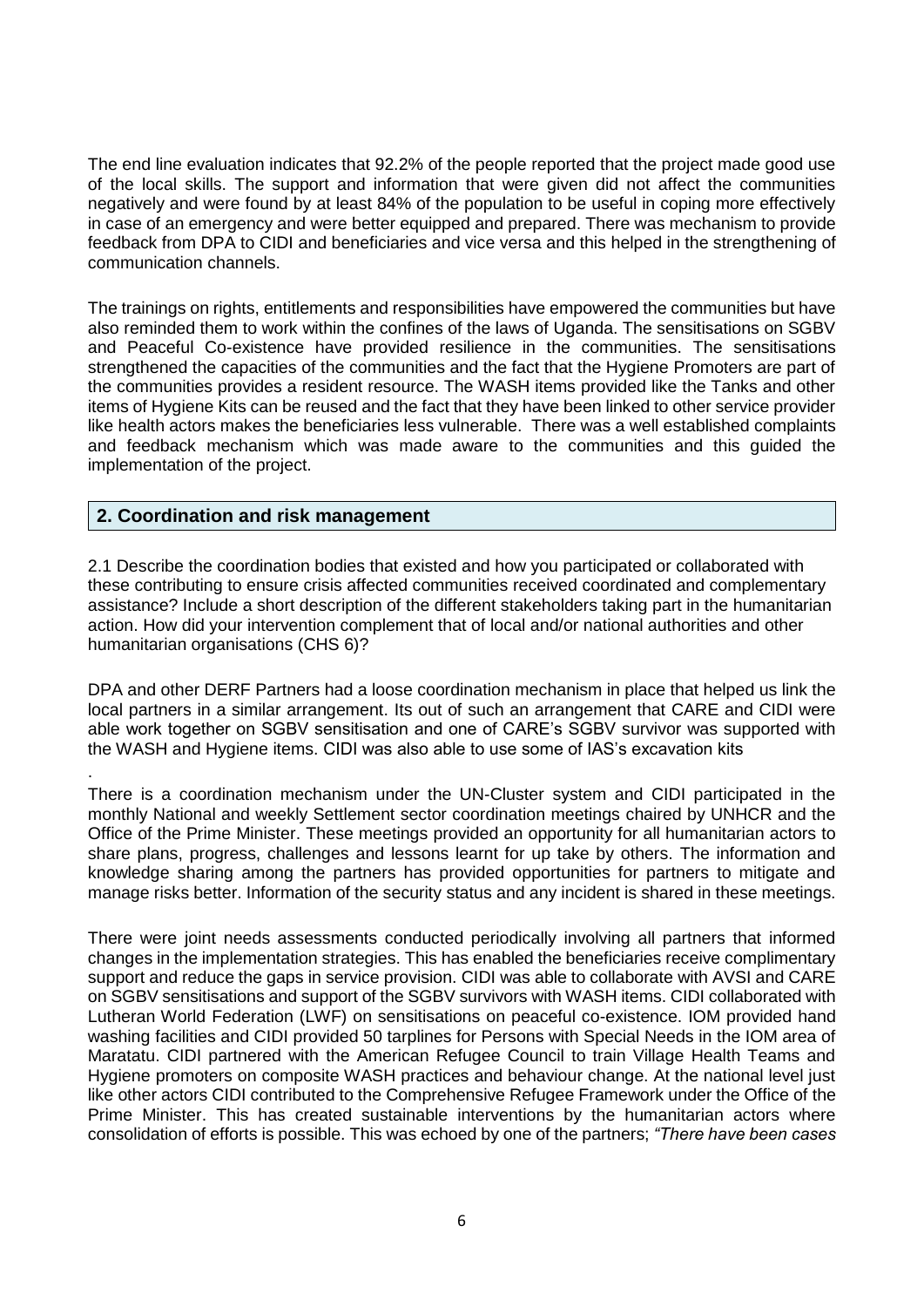where water got finished in the settlement compound and when it was reported to CIDI they *responded quickly. Water with in the settlement is the responsibility of all the WASH partners."*

The coordination mechanism has provided leadership that manages the intra- sectoral aspects avoiding information overload but never the less providing the much needed information to guide other sectors. This provide an opportunity to meet the needs of the beneficiaries in amore holistic approach while avoiding duplication of efforts.

CIDI was able to compliment government efforts of providing resources for the host community by providing WASH facilities in line with the Comprehensive framework that aims at promoting peaceful co-existence.

2.1 Please describe the usefulness of your security and risk management strategies. If you conducted a specific security and risk assessment as part of the intervention, please describe how the results of this assessment were used to guide your activities (CHR 3).

A specific security risk assessment was conducted by and this informed the specific activity risk assessments that were conducted. The risk assessment helped the local partner to plan to mitigate risks such as possible riots during the Non Food Item distributions. A specific incident reporting procedure was developed for Special Needs during the implementation to avoid possible negative effects of the humanitarian actions. The assessments also informed the Management of the water tanks at particular times that were well communicated to avoid possible violence.

#### **3. Monitoring and learning**

3.1. What is the most important learning from your humanitarian intervention which stands out for you (mention a maximum of 3 in form of pullets) (CHS 7)?

- 1. The need to be flexible and address the needs of the communities, much as UNHCR was encouraging community latrines to manage the big number of refugees, the communities rejected them and chose open defecation and therefore the Household latrines by CIDI were timely.
- 2. For an emergency as this particular one that is a mixture of influx and protracted, then time needs to be given good consideration.
- 3. Aspects of CLTS can be integrated to some level in WASH in emergencies.

3.2 How has this learning been gathered, systematised and shared (CHS 7)? How will the learning be used in the future by the Danish organisation and the different partners?

The learning has been shared with the other partners but also but have also provided institutional learning for our local partner CIDI. The learning is going to be integrated in the future intervention design and implementation.

Currently, the partners are discussing how to include DERF learning in the coming CISU funded programme, with specific attention to the issue of humanitarian-development nexus programming.

3.3 Which feedback and complaint mechanisms did you put in place? (CHS 5) Did you receive any complaints and how did you address them?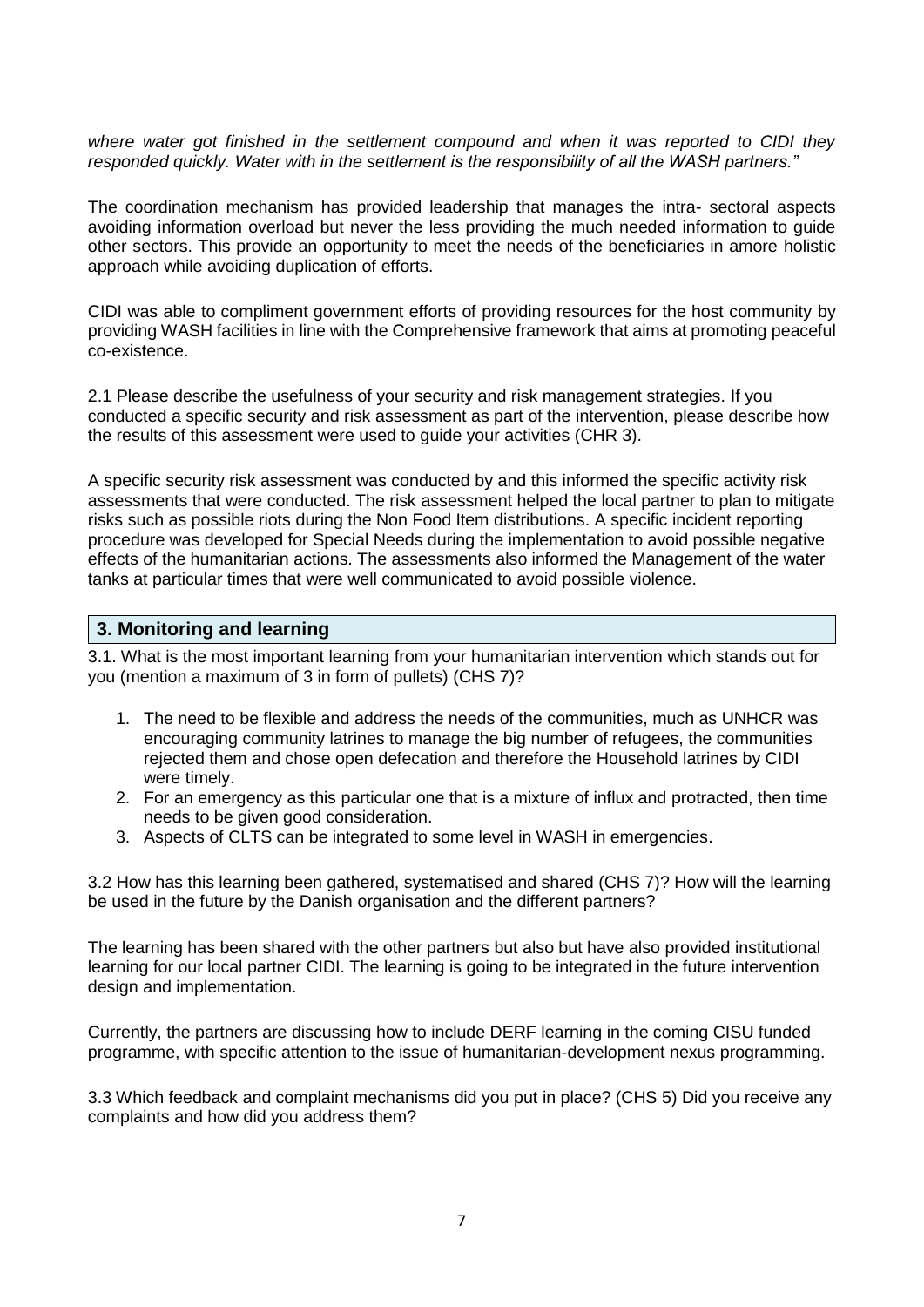Our partner CIDI was able to put in place a complaints handling policy and procedures in place. They also developed a specific operating procedure in respect to the project. Though CIDI encourages beneficiaries to resolve issues that affect them by normal community structures and feedback systems, specific mechanisms are put in place to address possible complaints that could come through. Through the coordination with CARE and other DERF partners communities were encouraged to use the CARE complaints boxes. Never less CIDI also had her own complaints boxes that were located in the communities where communities could write and drop after which they would be recorded in the complaints log book. Communities could also address issues say about the hygiene promoters to CIDI staff in the settlement, or even the Settlement commandant.

Most of the complaints focused on other sectors and they included the insecurity at night and the tribal tensions among the communities. There have also been complaints about the attitude of the health workers in the government health facility and the inability by the health workers to address the issues of malnutrition. There have also been complaints about the health hazard caused by the community toilets that have been put in place by other partners and all these were referred to the respective partners and authorities responsible. There were also complaints from communities that had not been covered by the project but had need for additional latrines which were beyond the control of CIDI but were referred to UNHCR.

#### **4. Resource management**

4.1 How did your financial management systems work to control expenditure against budget? (if relevant, please include a description of any kind of corruption, fraud, or misuse of funds which you encountered and how you have addressed the issue) (CHS 9).

There were sound Financial Management systems with our local partner CIDI providing monthly reports and accountabilities of the funds used. There was monthly reporting on the technical progress and the finances utilisation. CIDI implemented in line with the agreed budgets and plans. CIDI shared the budgets and plans with the OPM and UNHCR and the beneficiaries were aware of what to expect from them. There were no misuses of funds or any acts of corruption that we found.

4.2 How did you evaluate your performance in efficient, effective and ethical management and use of your resources to achieve their intended purpose (CHS 9)?

There was effective and efficient use of resources which also contributed to reaching more beneficiaries than initially planned. This was confirmed by the external evaluation, attached to this final report.

4.3 Human resource and volunteers: Please describe shortly, how you supported staff and volunteers in order to do their job effectively (max 3 bullets) (CHS 8).

- 1. There were monthly and other un structured e- technical support via skype, email, and telephone to the local partner staff.
- 2. CIDI was available with information when required and useful resources were made available to them.
- 3. Monitoring was also conducted to provide more personal support and cross learning